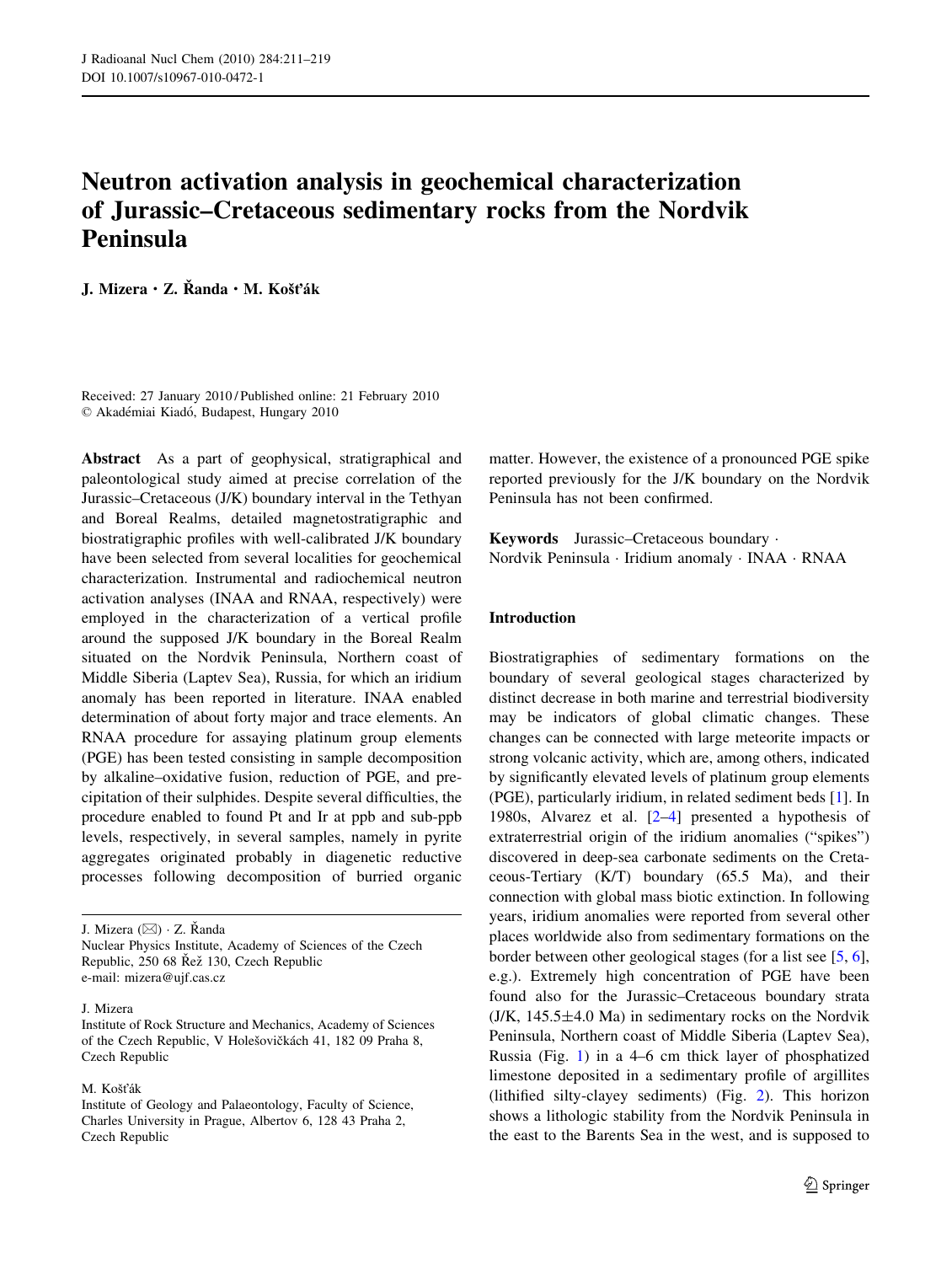<span id="page-1-0"></span>

Fig. 1 Location of the studied sedimentary profile around the supposed J/K boundary on the Urdyuk-Khaya Cape, Nordvik Peninsula, west coast of the Anabar Bay in the Laptev Sea

Fig. 2 Vertical profile of sedimentary rocks around the supposed J/K boundary (the distinctly lighter, ~4 cm thick interlayer of phosphatized limestone) on the Nordvik Peninsula



be a key sequence boundary located very close to the Boreal J/K boundary interval [\[7](#page-7-0)]. It originated during the maximum eustatic rise and represents the highstand systems tract in relation to the maximum flooding surface. Occurrence of the PGE anomaly has been explained by the presence of diagenetically sulphidized iron particles of cosmic dust deposited under conditions of drastically reduced clastic sedimentation rate [[5\]](#page-7-0). Some authors have associated it with the isochronous marine impact Mjølnir in the Barents Sea  $[6]$  $[6]$ . This impact structure  $(-40 \text{ km } \text{diam})$ eter) lies 2500 km west of Nordvik, but its traces have been permitted even 3000 km away in possible tsunami deposits in northern France [[8\]](#page-7-0). To the J/K boundary, also the Morokweng crater in South Africa (70–80 km diameter) is dated [[9\]](#page-7-0).

The J/K boundary was actually not connected with a major extinction in the Earth history. Less than 20% of biota became extinct during the Tithonian stage (uppermost Jurassic) and only  $\lt 5\%$  during the following Berriasian stage (lowest Cretaceous), compared to the ca. 45% K/T mass extinction. This rather suggests a continual biotic turnover caused partly by paleoceanographic changes and large paleogeographic events (i.e., opening of Middle Atlantic and connection of new migration ways) [[1,](#page-7-0) [10,](#page-7-0) [11](#page-7-0)]. In the North-Siberian paleogeographical province the transition between Jurassic and Cretaceous was connected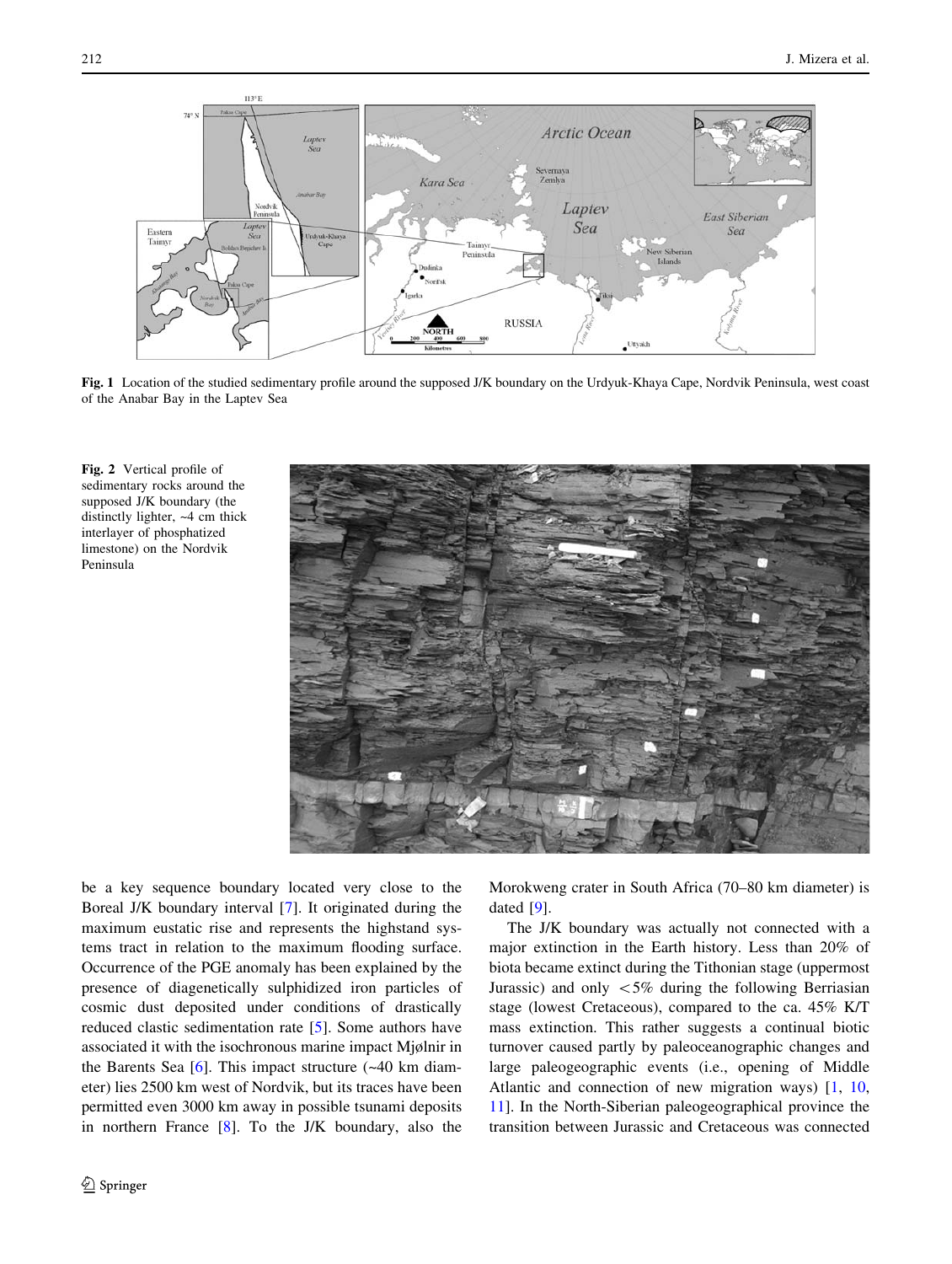with neither extinction nor reorganization in marine biota [\[5](#page-7-0)]. This has been supported by faunal analysis indicating an increase in ammonite diversity [\[12](#page-8-0)]. The belemnite diversity change has been recorded as well, and it shows partial decrease [[13](#page-8-0)]. This fully corresponds with the above mentioned eustatic event, basin deepening and belemnite (as shallower water inhabitants) disappearing. However, on a global scale, the tectonic movements at the end of Jurassic initiated physicochemical, climatic, and temporarily biological differentiation of the Boreal (northern, cold) and Tethyan (southern, warm) provinces [\[14](#page-8-0)]. The faunistic barriers were strict and almost no Boreal–Tethyan faunal exchanges were observed. Resulting differences in the taxonomic composition especially in marine biota between both provinces complicate reliable determination and biostratigraphic correlation of a global J/K boundary. For a detailed and precise correlation of the J/K boundary interval in the Tethyan and Boreal regions based on highresolution magnetostratigraphic, micro- and macropaleontological, and geochemical data, two key profiles in the Tethyan Realm (Brodno, Slovakia, and Puerto Escaño, Spain) have been selected besides the Nordvik profile in the Boreal Realm. The J/K boundary interval on the Nordvik Peninsula has been established basically by the presence of two important magneto-subzones, i.e., Kysuca (M20n) and Brodno (M19n) [[7\]](#page-7-0).

The present study has been aimed at geochemical characterization of sedimentary rock samples from the Urdyuk-Khaya Cape on the Nordvik Peninsula collected from the layer with the expected PGE anomaly (as reported in [[5\]](#page-7-0)) and its close under- and overlying beds. Geochemical characterization of limestone samples from the Brodno section based on neutron and photon activation analyses has been published recently [\[15](#page-8-0)], and analyses of the limestone samples from Puerto Escaño are underway in our laboratory.

## Experimental

Samples were taken from the phosphatized limestone bed ("0" bed) and argillite beds 49 cm below and 55 cm above. Samples were crushed with an iron jaw crusher, milled and homogenized in a disc agate mill, pressed into pellets, and sealed in polyethylene capsules. These were irradiated with neutrons in the LVR-15 research nuclear reactor of the Nuclear Research Institute Rež plc. The multimode instrumental neutron activation analysis included short and long-time irradiation modes (ST and LT, respectively) with either reactor-pile neutrons, or with epithermal/fast neutrons under a Cd shielding (INAA and ENAA, respectively). For quality control, the USGS reference materials W-1 (diabase) and BCR-1 (basalt) were used. For group determination of Ir and other PGE, a radiochemical separation procedure (RNAA) has been designed and tested.

As calibration standards for data evaluation by the relative method, synthetic multielement standards (MES) prepared from pure elements or their stoichiometric compounds by pipetting their solutions on paper discs were used. In the ST mode, each sample or calibration standard was irradiated individually. In the LT mode, all samples and standards were irradiated together with multielement monitors of neutron flux gradient (Fe–Co–Mo foil) in a single irradiation can. In the ENAA mode, a special can with Cd lining (1 mm) was used. The LT-ENAA has been chosen mainly to explore possibility of instrumental determination of Ir via the reaction  $^{191}$ Ir  $(n, \gamma)^{192}$ Ir, which should provide much higher sensitivity in the ENAA mode than in the INAA mode thanks to an extremely high value of the resonance integral  $(I_0 = 4500 \text{ b}, \sigma_0 = 624 \text{ b } [16]).$  $(I_0 = 4500 \text{ b}, \sigma_0 = 624 \text{ b } [16]).$  $(I_0 = 4500 \text{ b}, \sigma_0 = 624 \text{ b } [16]).$ 

Gamma spectra of irradiated samples/standards were acquired using various coaxial HPGe detectors with standard parameters (20–53% relative efficiency, FWHM ~1.8 keV at 1332.5 keV) coupled to a Canberra Genie 2000 gamma-spectrometric system. Irradiation parameters and typical decay and counting times applied in the individual INAA analytical modes are presented in Table 1.

A radiochemical separation procedure has been employed to assay PGE in samples from selected beds of the profile and samples of pyrite concentrates (see below). The samples (bulk rocks ca. 250 mg, pyrites ca. 50 mg) were irradiated for 2 h with reactor-pile neutrons together with Ru, Pd, Os, Ir, and Pt standards prepared by pipetting diluted standard calibration solutions Astasol® (Czech Metrological Institute) on paper discs. After 4–7 day cooling, the samples were decomposed by alkaline–oxidative fusion with 2.5 g Na<sub>2</sub>O<sub>2</sub> + 0.5 g NaOH + 0.5 g NaCl in the presence of Ru, Pd, Ir, and Au carriers (a 25 μg) at 900 °C. The melt, partially cooled down, was dissolved in a minimum volume of diluted HCl. The dissolved sample was boiled in concentrated HCl with Zn powder several times for PGE reduction and partial removal of As and Sb. After complete dissolution of the added Zn, dilution, addition of collectors (4 mg Cu and 10 mg Bi as nitrates) and heating, PGE/Au sulphides were coprecipitated with the collectors by 10% thioacetamide. The precipitate was filtered or centrifuged, dried and counted for 12 h on a 23% coaxial HPGe detector. Nuclear parameters of the PGE analytical radionuclides utilized in RNAA and gamma lines of interfering radionuclides are listed in Table 2. For quality control, the CCRMP (Canadian Certified Reference Materials Project) reference materials WMG-1 and UMT-1 with certified PGE contents were used.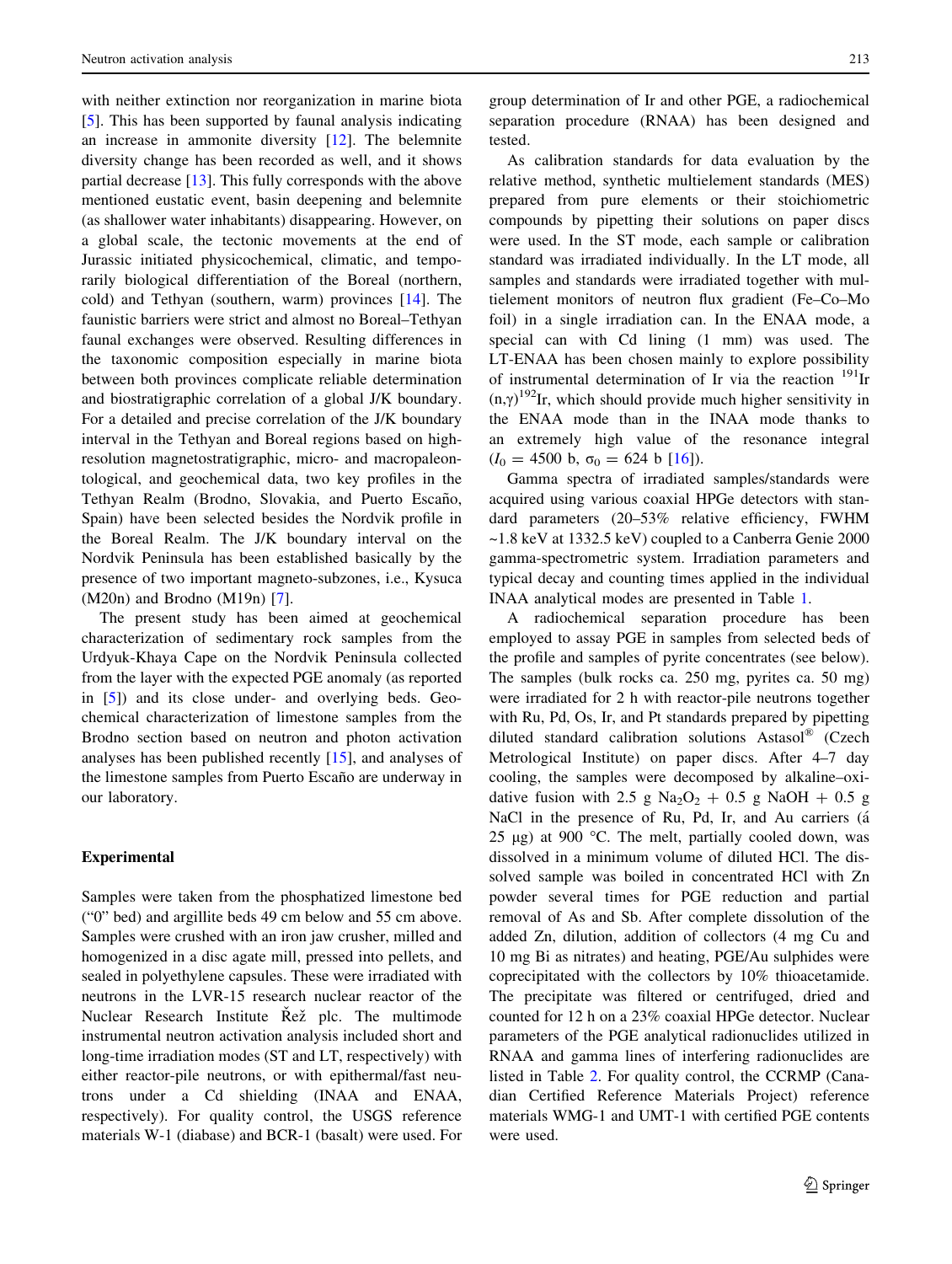| Analytical mode                        | Description                                                                        | Sample<br>weight | Irradiation-decay-<br>counting times          | Neutron fluence rate<br>$\rm \ (cm^{-2} \ s^{-1})$        | Typically determined elements                                                                                      |
|----------------------------------------|------------------------------------------------------------------------------------|------------------|-----------------------------------------------|-----------------------------------------------------------|--------------------------------------------------------------------------------------------------------------------|
| <b>ST-INAA</b>                         | Short time activation<br>with reactor-pile<br>neutrons                             | $\sim$ 30 mg     | 1 min<br>$12 \text{ min}$<br>$12 \text{ min}$ | $3 \times 10^{13}$ (thermal)                              | Na, K, Mg, Ca, Ba, Al, Ti,<br>V, Mn, Dy, U                                                                         |
| ST-ENAA                                | Short time activation<br>with epithermal<br>and fast neutrons<br>(in Cd shielding) | $\sim80$ mg      | 45s<br>$15$ min<br>$15 \text{ min}$           | $5 \times 10^{12}$ (fast)                                 | Ba, Al, Si, I, V, U                                                                                                |
| LT-ENAA,<br>1st count                  | Long time activation<br>with epithermal<br>and fast neutrons<br>(in Cd shielding)  | $250 - 300$ mg   | 5 h<br>5 days<br>20 min                       |                                                           | Ga, As, Br, Cd, W, Au,<br>La, Sm, Lu, U                                                                            |
| LT-ENAA,<br>2nd count                  |                                                                                    |                  | 5 h<br>13 days<br>$45 \text{ min}$            | $8 \times 10^{13}$ (thermal)<br>$2 \times 10^{13}$ (fast) | Rb, Cs, Sr, Ba, Sb, Se, Sc, Cr,<br>Fe, Co, Ni, Zn, Zr, Ag, Hf, Ta,<br>Au, La, Ce, Nd, Sm, Tb, Tm,<br>Yb, Lu, Th, U |
| LT-ENAA,<br>$3rd$ (to $5th$ )<br>count |                                                                                    |                  | 5 h<br>$28(-80)$ days<br>1 <sub>h</sub>       |                                                           | Rb, Cs, Sr, Ba, Sb, Se, Sc, Cr,<br>Fe, Co, Ni, Zn, Zr, Hf, Ta, Hg,<br>Ce, Nd, Eu, Tb, Tm, Yb, Th                   |

Table 1 Parameters of the individual analytical modes of INAA used for analysis of sedimentary rocks from the Nordvik Peninsula

Table 2 Nuclear parameters of the analytical radionuclides of Pt group elements used in RNAA, and gamma lines of eventual interfering radionuclides [\[16\]](#page-8-0)

| Element   | Analytical radionuclide         | $T_{1/2}$   | $E_{\nu}$ (keV)     | Interference                                                                                                                            |
|-----------|---------------------------------|-------------|---------------------|-----------------------------------------------------------------------------------------------------------------------------------------|
| Pt        | $^{197}$ Pt                     | 18.3 h      | 77.3: 191.3         |                                                                                                                                         |
|           | $(^{199}Pt\rightarrow)^{199}Au$ | 75.6 h      | 158.4; 208.2        | <sup>197</sup> Au (2n, $\gamma$ ) <sup>199</sup> Au; 159.4 ( <sup>47</sup> Sc); 208.2 ( <sup>177</sup> Lu); 209.75 ( <sup>239</sup> Np) |
| Ir        | $^{192}$ Ir                     | 74.0 days   | 316.5; 308.4; 468.1 | 315.9 $(^{239}Np)$                                                                                                                      |
| <b>Os</b> | $^{191}Os$                      | $15.4$ days | 129.4               |                                                                                                                                         |
| Ru        | $^{97}$ Ru                      | 69.1 h      | 215.2               |                                                                                                                                         |
|           | $103$ Ru                        | $39.3$ days | 497.1               | <sup>103</sup> Ru from U fission; 496.3 $(^{131}Ba)$                                                                                    |
| Pd        | 109Pd                           | 13.5 h      | 88.1                |                                                                                                                                         |

# Results and discussion

Distribution of elements in a single vertical profile of sedimentary rocks around the supposed J/K boundary on the Nordvik Peninsula, which was determined by the INAA methods, is illustrated by Figs. [3](#page-4-0) and [4](#page-5-0). Significant geochemical difference between the "0" bed of the phosphatized limestone (41–48 wt% CaO, 17–28 wt%  $P_2O_5$  according to [[5\]](#page-7-0)) and surrounding layers of clayey deposits is obvious. The "0" bed has much higher contents of Ca, Sr, Ba, and Mn than the neighbouring layers. On the other hand, Al, Si, and the elements typically associated with phyllosilicate (clay) minerals, as Fe, Ti, V, Hf, Rb, Cs, Mg, Th, etc., are depleted in the "0" bed, except for U and the rare earth elements (REE), which are significantly enriched. A significant difference between the profiles below and above the "0" bed can be observed. In the upper layers element concentrations vary slightly or mainly increase with increasing distance from the "0" bed, whereas in the lower part of the profile the concentrations pass through several extremes. Pronounced maxima occur for siderophile and chalcophile elements (here, e.g., Mn, Fe, Ni, Au, Zn, As, Sb, Se, Ag, Cd). They are often quite sharp, as in case of Au at the bed −32 cm, and are positioned roughly at each 10 cm of the profile, although there are slight variations  $(\pm 2 \text{ cm})$  between individual elements.

Phosphatization of limestones, often accompanied by pyrite formation, is mostly diagenetic (postsedimentary) process connected with suboxic to anoxic conditions [\[17](#page-8-0), [18](#page-8-0)]. With the highest probability, the pyrite abundance is connected to the burried organic matter coming from both benthic and planktonic (partly nekto-benthic and nektonic) biota. The high organic matter concentration has been evidenced also by occurrence of oil inclusions in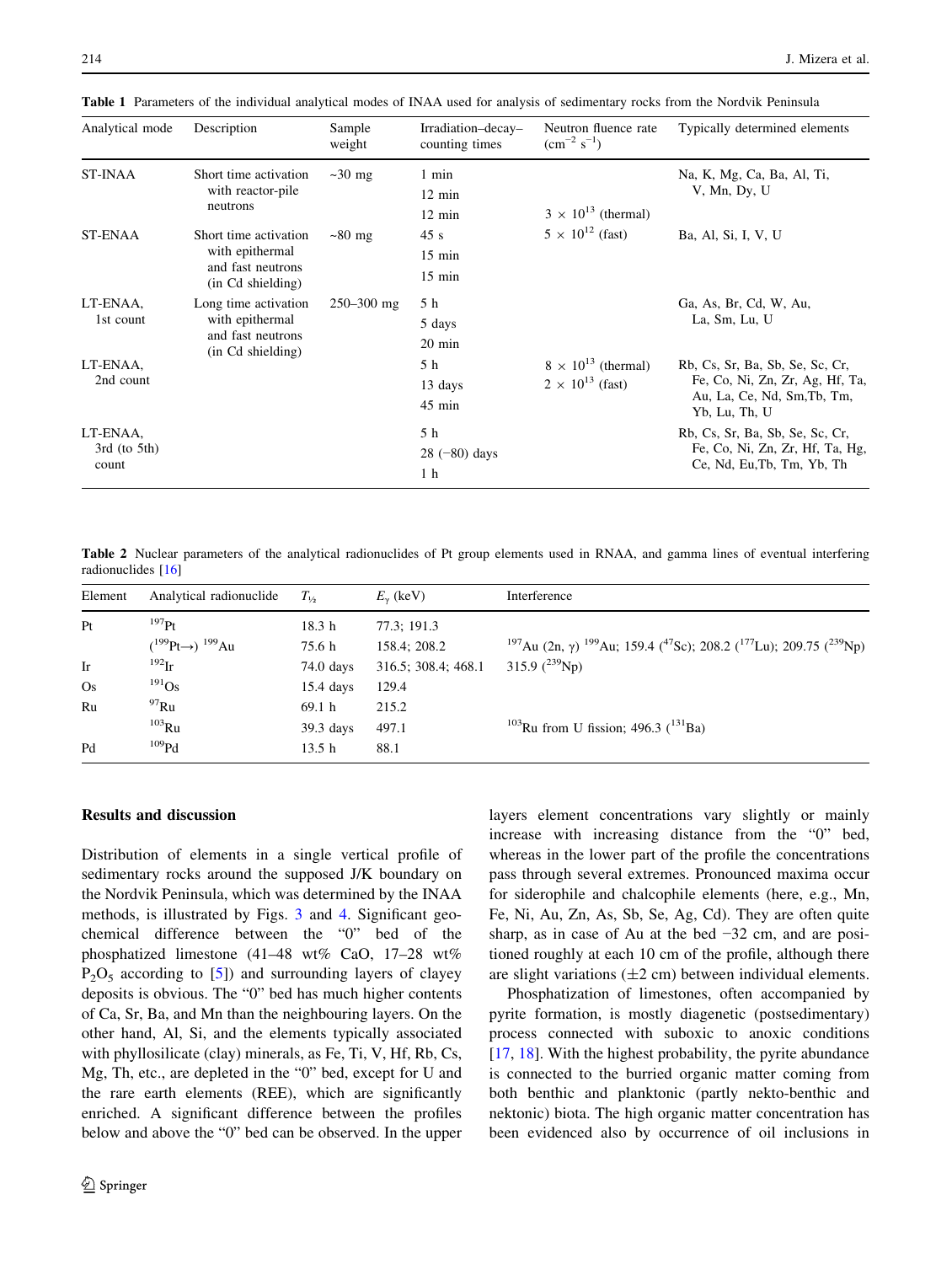-60 -50 -40 -30 -20 -10 0 10 20 30 40 50 60

-60 -50 -40 -30 -20 -10  $\mathfrak{c}$ 10 20 30 40 50 60

**bed (cm)**

<span id="page-4-0"></span>-60 -50 -40 -30  $-20$ -10 0 10 20 30 40 50 60



Fig. 3 Distribution of elements (concentration in mg kg<sup>-1</sup>) in the vertical profile of sedimentary rocks around the supposed J/K boundary on the Nordvik Peninsula

-60 -50 -40 -30

**element concentration (mg kg-1)**

some belemnite rostra. Some pyritized beds on the Nordvik section are generally supposed to be an equivalent of the oil-bearing "Bazhenov horizon" in the Central-West Siberia, where the uranium mineralization is characterized as an infiltration genesis type [[19\]](#page-8-0). This could elucidate also the immobilization of U in the "0" bed from the highly soluble

0 20 40 60 80 100 120 140 160 180 200

U(VI) to less soluble U(IV). The enrichment in REE in the "0" bed seems to be accompanied by their depletion in the neighbouring layers. This may indicate their postsedimentary migration and immobilization in the layer of biogenic phosphates. As the biogenic phosphate (skeletal apatite) is virtually free from REE, they probably

0 5 10 15 20 25 30 35 40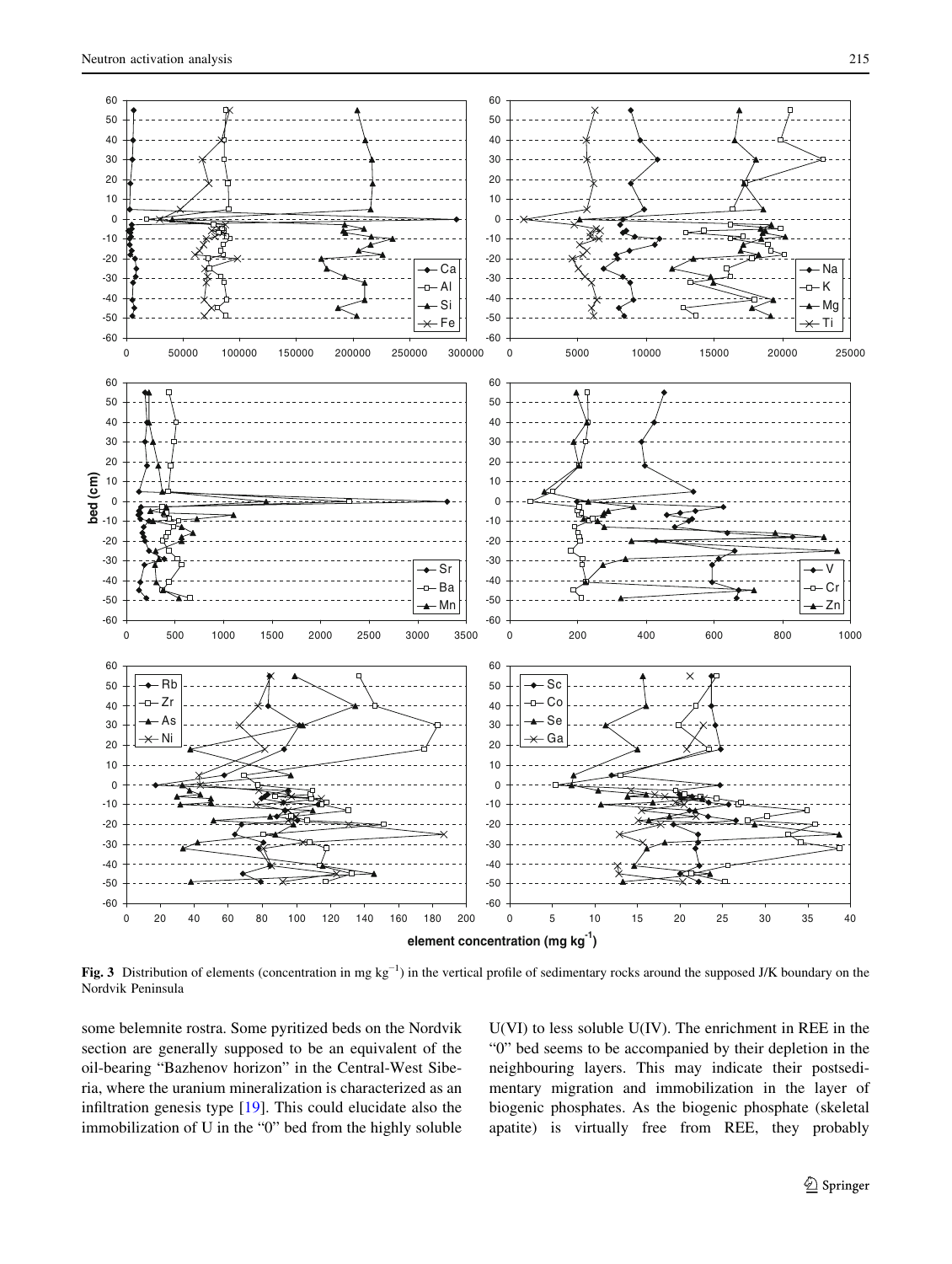<span id="page-5-0"></span>

Fig. 4 Distribution of elements (concentration in mg kg<sup>-1</sup>) in the vertical profile of sedimentary rocks around the supposed J/K boundary on the Nordvik Peninsula

precipitated on fish scales (vertebrate bones, crustaceans, etc.) from sea water during diagenesis. The REE pattern observed in the "0" bed shows a distinct negative Ce anomaly (see Fig. [5\)](#page-6-0) pointing also to their origin in oxic sea water, thus the anoxic processes must have occurred in the sediment later during its diagenesis [\[20](#page-8-0)].

Dispersed sulphides can be found throughout the entire Nordvik profile. Pyrite microaggregates in the form of nodules and globules of a diameter about 50 μm have been separated from the layer of phosphatized limestone by Zakharov et al. [\[5](#page-7-0)]. In our samples, pyrites can be found in argillitic rock mainly as edging and filling of fossils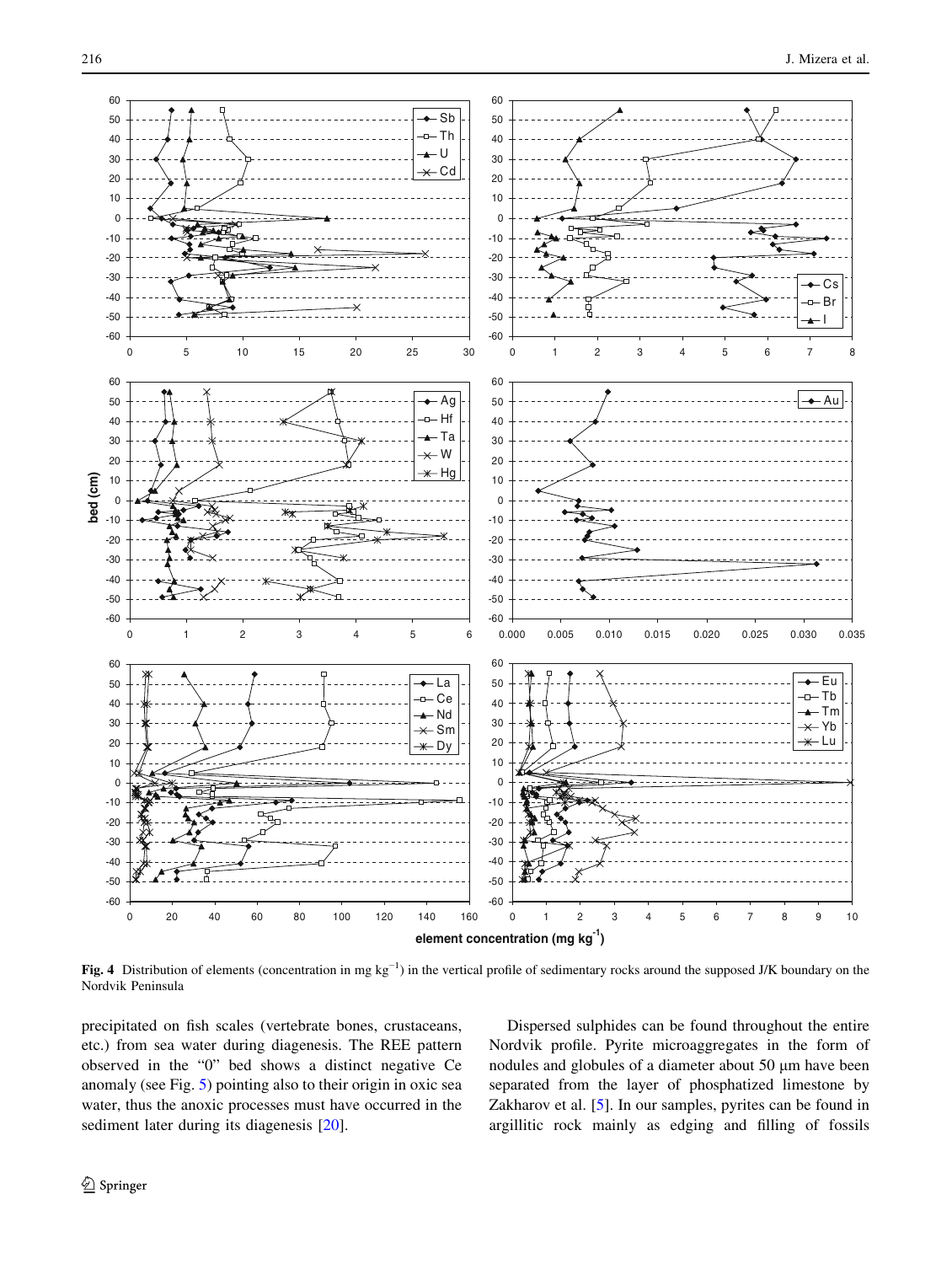<span id="page-6-0"></span>

Fig. 5 The ratio of Ce content to the sum of contents of all REE determined throughout the vertical profile of sedimentary rocks around the supposed J/K boundary on the Nordvik Peninsula, illustrating a negative Ce anomaly in the layer of phosphatized limestone ("0" bed)

(belemnites—diagenetic replacement of calcitic, aragonitic and especially organic layers in the rostrum by pyrite) and their casts. Pyrite concentrates for RNAA of PGE were obtained by hand picking and flotation following calcite removal by HCl, however, only from the layers quite far from the profile analyzed by INAA  $(-3-7)$  m above and 1.5–4.5 m below the "0" bed).

Nor Ir neither any other PGE have been determined in the LT-ENAA mode above detection limit at a  $\mu$ g kg<sup>-1</sup> level, even after 80 days of cooling. That is why the above RNAA procedure was designed and tested. With respect to the siderophile and chalcophile character of PGE and the fact that the most anomalous PGE levels on Nordvik are associated with pyrite microaggregates [\[5](#page-7-0)], besides the "0" bed sample also samples with increased levels of siderophile/chalcophile elements (Fe, Co, Ni, Sb, Se, etc.) from the underlying beds −7, −20, and −25 cm were taken for the analysis.

Unfortunately, the suggested RNAA procedure based on sulphide precipitation turned out to suffer from several shortcomings. The main flaw is its low selectivity. As sulphides, also cations of the 2nd analytical group are precipitated in acidic medium, from which mainly As, Sb and Cu contribute significantly to the Compton continuum enhancement. An attempt to remove As and Sb quantitatively by their reduction with nascent hydrogen into gaseous arsan/stiban (principle of the famous Marsh test) turned out to be quite insufficient. Several other elements (co-)precipitate or adsorb, e.g., Se, Sc, Mo, some REE and actinides. Their radionuclides produced by neutron capture or fission can, besides the Compton continuum contribution, interfere spectrally with the PGE analytical radionuclides (see Table 2). Determination of Ru is complicated by the presence of U, as the analytical radionuclide  $103$ Ru is produced also by fission with a high fission yield. On the other hand, in the case of Pt assay, the interference of  $199$ Au produced by double neutron capture from <sup>197</sup>Au is negligible with the irradiation conditions employed and relatively low Au content in the samples. Finally, Ir determination is obviously complicated by an insufficient separation yield, as evidenced by a tracer experiment with the reference material WMG-1 (yields: Pt 93%, Os 82%, Ru 81%, Ir 15%). Due to lack of a suitable Ir tracer different from the analytical radionuclide, the dubious yield precludes using this procedure for preactivation separation of PGE, more favourable for Ru determination thanks to U removal prior to irradiation.

Despite several analytical difficulties, the procedure enabled to find Pt and Ir at ppb and sub-ppb levels, respectively, in two of the samples (see Table 3). For comparison, the values reported by Zakharov et al. [\[5](#page-7-0)] in the phosphatized limestone layer and in the pyrite microaggregates separated from it are included. It is obvious from the quality control results that the values presented in Table 3 are of information character only. They approach a detection limit of the method and a faithful estimation of

Table 3 Results of RNAA of Pt group elements in two reference materials and selected Nordvik samples (in  $\mu$ g kg<sup>-1</sup>)

| Sample                                                                               | Pt                   | Ir                    | Os.                   | Ru                       |
|--------------------------------------------------------------------------------------|----------------------|-----------------------|-----------------------|--------------------------|
| CCRMP WMG-1 (Certified Reference Material<br>for Mineralized Gabbro with Au and PGE) | 820 $(731 \pm 35)^a$ | 14 $(46.4 \pm 4.1)^a$ | 20 $(24.1 \pm 3.5)^a$ | 118 $(34.7 \pm 5.1)^{6}$ |
| CCRMP UMT-1 (Ultramafic Ore Tailings PGE<br>Reference Material)                      | 773 $(129 \pm 5)^a$  | 4.5 $(8.8 \pm 0.6)^a$ | $< 4.1 (8.0)^a$       | 114 $(10.9 \pm 1.5)^{8}$ |
| Nordvik—present values determined by RNAA                                            |                      |                       |                       |                          |
| Bed $-20$ cm, sediment                                                               | 3.8                  | $~10^{-2}$            |                       |                          |
| Bed 670 cm, pyrite concentrate                                                       | 20                   | 0.04                  |                       |                          |
| Nordvik—published values [5]                                                         |                      |                       |                       |                          |
| Phosphatized limestone ("0" bed)                                                     | $3.1 - 16$           | $0.05 - 75.0$         |                       |                          |
| Pyritic microaggregates from this bed                                                |                      | 230-1200              |                       |                          |

<sup>a</sup> Value given by the certificate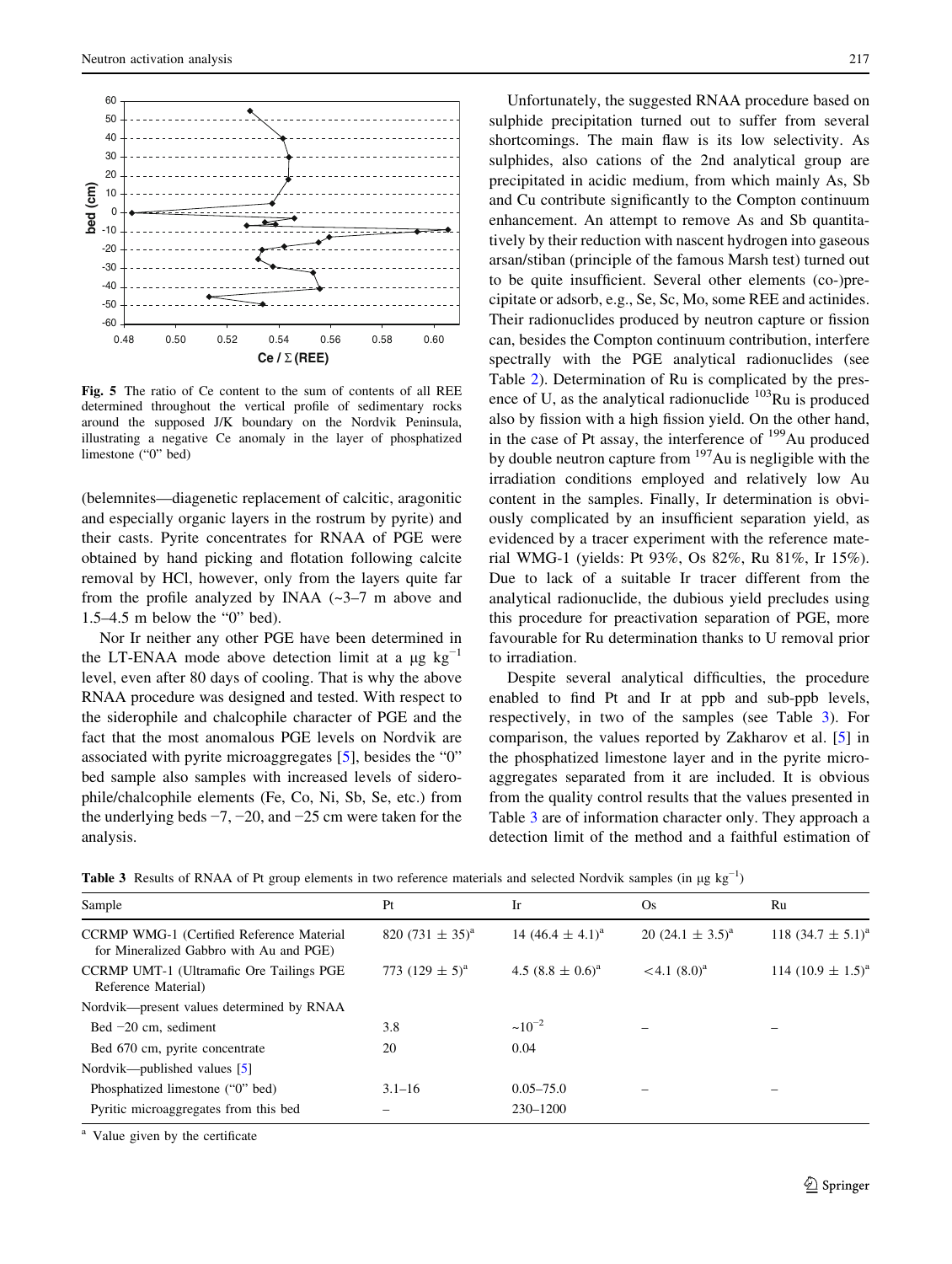<span id="page-7-0"></span>their uncertainty cannot be provided. The RNAA results indicate that the samples from a single vertical profile of sedimentary rocks around the supposed J/K boundary on the Nordvik Peninsula have not significantly elevated contents of PGE, and cannot support the reported existence of a PGE anomaly in this area. The Pt and Ir contents determined above the detection limit of RNAA do not exceed their background levels in the upper and even lower Earth's crust  $[21]$  $[21]$ , and by far cannot be considered as a PGE spike. They are close to the bottom of the wide range of the Zakharov's values [5] and may thus represent background values for the profile, although Pt and Ir have not been evidenced in the "0" bed, but in a lower bed characterized by an increased Fe content. In agreement with the finding of Zakharov et al. [5], the elevated PGE contents must be associated with pyrites, as indicated by a significantly higher Pt content found in the pyrite aggregates formed near fossils. However, in our samples these aggregates have been found only in the beds up to several meters distant from the supposed J/K boundary and from each other. This obviously precludes their connection with a narrowly time limited event like a meteoritic impact dated to the transition between Jurassic and Cretaceous. With respect to the above discussed geochemical data for other elements (U, REE), it rather points to a connection with long-term diagenetic concentrating of PGE in the pyrite aggregates by other, probably biogeochemical redox process. Although Zakharov et al. [5] have not permitted correlation of the Nordvik PGE anomaly with biogenic processes due to a monotonous distribution of organic carbon along the J/K boundary, the association of synchronous PGE accumulation and formation of pyrites and phosphates with the decomposition of organic matter and possible reductive bacterial or algal activity has been suggested for other marine sediments ([[17](#page-8-0), [18,](#page-8-0) [20](#page-8-0)], e.g.). This interpretation is consistent with that applied in explanation of nickel and antimony anomalies, which we have found in the Brodno limestones near the beds assigned to the J/K boundary [\[15](#page-8-0)]. Yet, such an explanation does not necessarily preclude that the PGE spikes in the Nordvik sedimentary rocks had a distant source of extraterrestrial (e.g., Mjølnir) or volcanic origin, which supplied PGE for their subsequent concentration by the above processes [[20\]](#page-8-0).

# Conclusion

Multimode INAA of a ca. 1 m vertical profile around the supposed J/K boundary in the Boreal Realm situated on the Nordvik Peninsula has shown a sharp geochemical distinction between the central layer of phosphatized limestone ("0" bed) and the surrounding argillite beds. The

"0" bed is rich in Ca, Sr, Ba, and Mn (besides P, not determinable by INAA), whereas Al, Si, and the elements associated with phyllosilicate minerals (Fe, Ti, V, Hf, Rb, Cs, Mg, Th, etc.) are depleted, except for U and REE enriched in the bed. An RNAA procedure for PGE determination has been tested consisting in sample decomposition by alkaline–oxidative fusion, reduction of PGE, and precipitation of their sulphides. Despite several difficulties, the procedure enabled to found elevated levels of Pt and Ir in selected samples at ppb and sub-ppb levels, respectively. PGE are probably concentrated in pyrite aggregates inhomogeneously distributed throughout the profile, which may have originated in diagenetic reductive processes following decomposition of burried organic matter, similarly to Ni and Sb spikes found recently in limestones around the J/K boundary in Brodno, Slovakia. Ongoing analyses of samples from another J/K locality, Puerto Escaño in Spain, will hopefully provide further information for elucidation of these processes connected with the transition between Jurassic and Cretaceous.

Acknowledgement This work was supported by the grant GA 205/ 07/1365 of the Czech Science Foundation, and the grant MSM 0021620855 of The Ministry of Education, Youth and Sports of the Czech Republic.

#### References

- 1. Keller G (2008) Cretaceous climate, volcanism, impacts, and biotic effects. Cretaceous Res 29:754–771
- 2. Alvarez LW, Alvarez W, Asaro F, Michel HV (1980) Extraterrestrial cause for the Cretaceous-Tertiary extinction. Science 208:1095–1108
- 3. Alvarez W, Kauffman EG, Surlyk F, Alvarez LW, Asaro F, Michel HV (1984) Impact theory of mass extinctions and the invertebrate fossil record. Science 223:1135–1141
- 4. Alvarez W, Asaro F, Montanari A (1990) Iridium profile for 10 million years across the Cretaceous-Tertiary boundary at Gubbio (Italy). Science 250:1700–1702
- 5. Zakharov VA, Lapukhov AS, Shenfil OV (1993) Iridium anomaly at the Jurassic-Cretaceous boundary in Northern Siberia. Rus J Geol Geophys 34:83–90
- 6. Dypvik H, Jansa LF (2003) Sedimentary signatures and processes during marine bolide impacts: a review. Sediment Geol 161: 309–337
- 7. Houša V, Pruner P, Zakharov VA, Košťák M, Chadima M, Rogov MA, Šlechta, Mazuch M (2007) Boreal–Tethyan correlation of the Jurassic–Cretaceous boundary interval by magnetoand biostratigraphy. Stratigr Geol Correl 15:297–309
- 8. Schnyder J, Baudin F, Deconinck J-F (2005) A possible tsunami deposit around the Jurassic-Cretaceous boundary in the Boulonnais area (northern France). Sediment Geol 177:209–227
- 9. McCall GJH (2009) Half a century of progress in research on terrestrial impact structures: a review. Earth Sci Rev 92:99–116
- 10. Raup D, Sepkoski JJ (1982) Mass extinctions in the marine fossil record. Science 215:1501–1503
- 11. Sepkoski JJ (2002) A compendium of fossil marine animal genera. Bull Am Paleontol 363:1–560